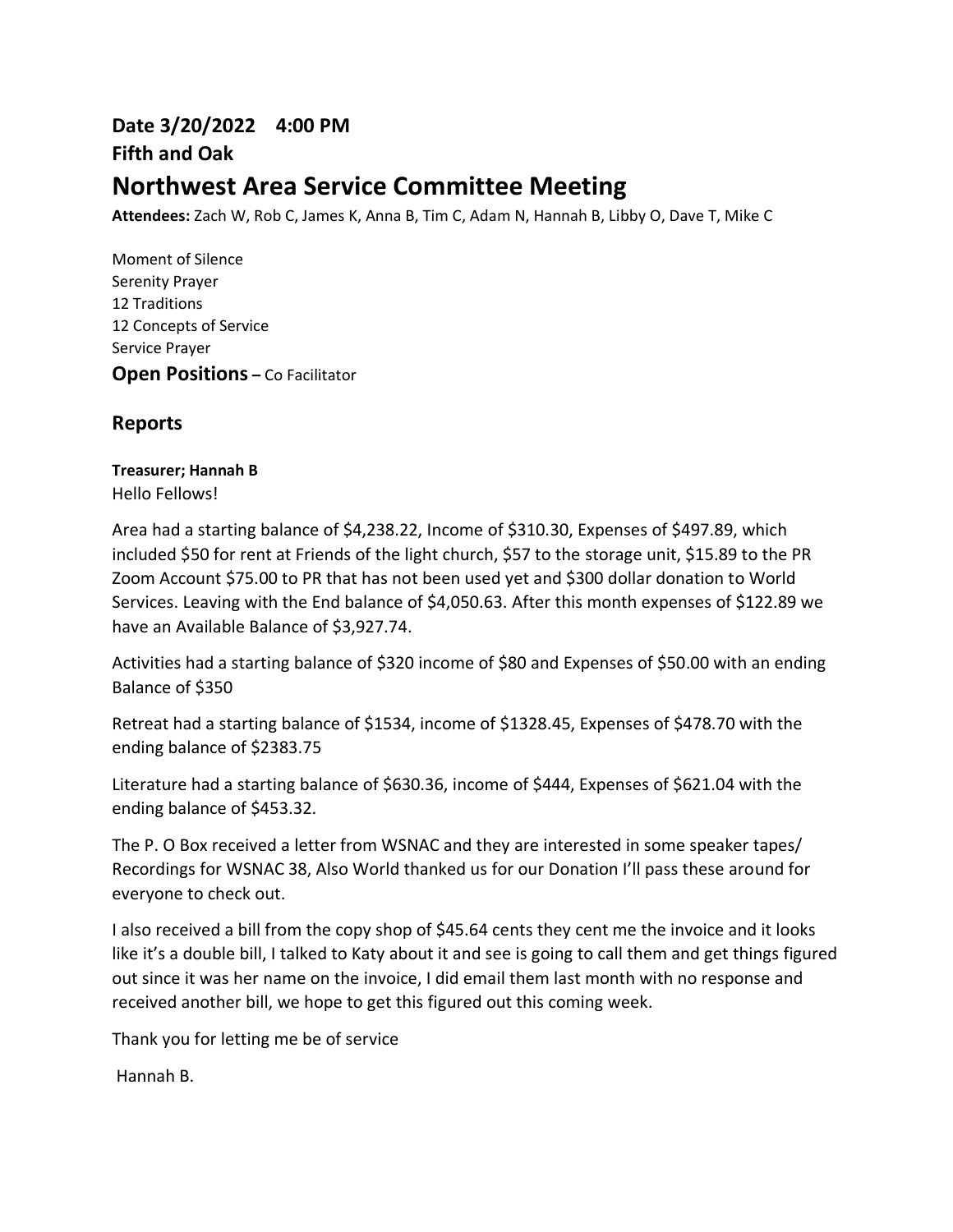#### **RCM; James K**

Hey Fam, not a lot to report that's new. They couldn't find a facility to hold region in, so it will ONLY be on Zoom. We should discuss a donation. In loving service, James K

#### **Activities; Mike B**

Attendance Avg 3 – Donation to Area \$80 St Pats Karaoke was a success and a Ho Down / Wild West Dance at end of April – look for flyer on NA website – Budget request \$350

**Public Relations;**  Still need PR report – Not turned in

#### **Literature; Adam N**

Attendance 1- Need co-chair with min of 2 years clean Feb Area Balance was \$1,074.36 - \$621.04 for February order leaving a total of \$453.32 after Feb order. March Income was \$233.00 – End Area Balance of \$686.32

#### **Retreat Subcommittee; Dave T**

Hey Family,

We have not cleaned out the storage unit yet and will do that when the weather breaks.

No income or expenses this month so our balance is unchanged. Still trying to find a couple of canopies to purchase to we're not renting one every year.

We will probably start taking reservations in May once treasurer get the process figured out. We will also be holding a garage sale in May.

We have an issue with our wrist bands color washing away. More will be revealed.

In loving service, Dave

### **GSR Reports**

**Name of Group:** Never Alone – Dave C – Donation to Area \$7

Group is going well with no open positions Attendance Avg 15

**Name of Group:** New Attitudes – Alt is James K - \$0 to Area - Wednesdays & Sundays 7pm Group is going well with GSR position open - Attendance Avg 5-7

**Name of Group:** Boardman – Dave T – Donation to Area \$154 Thurs 7pm Group going well with no open positions Attendance Avg 20

**Name of Group:** Rise & Recover – Libby O - Donation to Area \$116 M,W,F 8am Group is going well with no position open- Attendance Avg – 15 in person 5 Zoom We invite all at group conscience  $2^{nd}$  Wednesday around 9am after the meeting